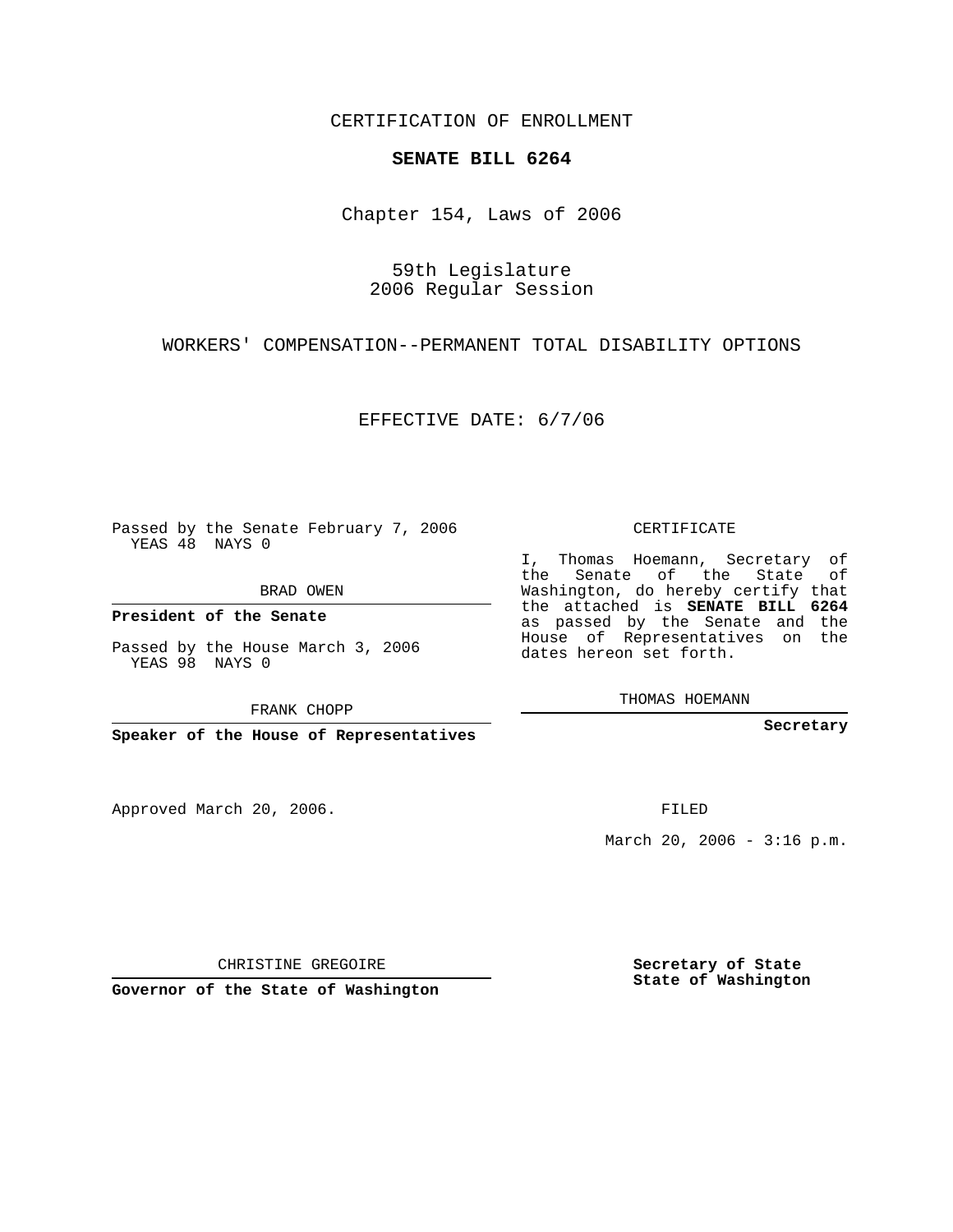## **SENATE BILL 6264** \_\_\_\_\_\_\_\_\_\_\_\_\_\_\_\_\_\_\_\_\_\_\_\_\_\_\_\_\_\_\_\_\_\_\_\_\_\_\_\_\_\_\_\_\_

\_\_\_\_\_\_\_\_\_\_\_\_\_\_\_\_\_\_\_\_\_\_\_\_\_\_\_\_\_\_\_\_\_\_\_\_\_\_\_\_\_\_\_\_\_

Passed Legislature - 2006 Regular Session

## **State of Washington 59th Legislature 2006 Regular Session**

**By** Senators Kohl-Welles, Parlette, Honeyford, Keiser, Prentice, Kline, McAuliffe and Roach; by request of Department of Labor & Industries

Read first time 01/10/2006. Referred to Committee on Labor, Commerce, Research & Development.

 AN ACT Relating to allowing an injured worker to change total permanent disability pension options under certain circumstances; and amending RCW 51.32.067.

BE IT ENACTED BY THE LEGISLATURE OF THE STATE OF WASHINGTON:

 **Sec. 1.** RCW 51.32.067 and 1986 c 58 s 4 are each amended to read as follows:

 (1) After a worker elects one of the options in (a), (b), or (c) of this subsection, that option shall apply only if the worker dies during a period of permanent total disability from a cause unrelated to the injury, leaving a surviving spouse, child, children, or other dependent. If, after making an election under this subsection, a worker dies from a cause related to the injury during a period of permanent total disability, his or her beneficiaries shall receive benefits under RCW 51.32.050 (2) through (5).

 (a) **Option I.** An injured worker selecting this option shall receive the benefits provided by RCW 51.32.060, with no benefits being paid to the worker's surviving spouse, children, or others.

 (b) **Option II.** An injured worker selecting this option shall receive an actuarially reduced benefit which upon death shall be